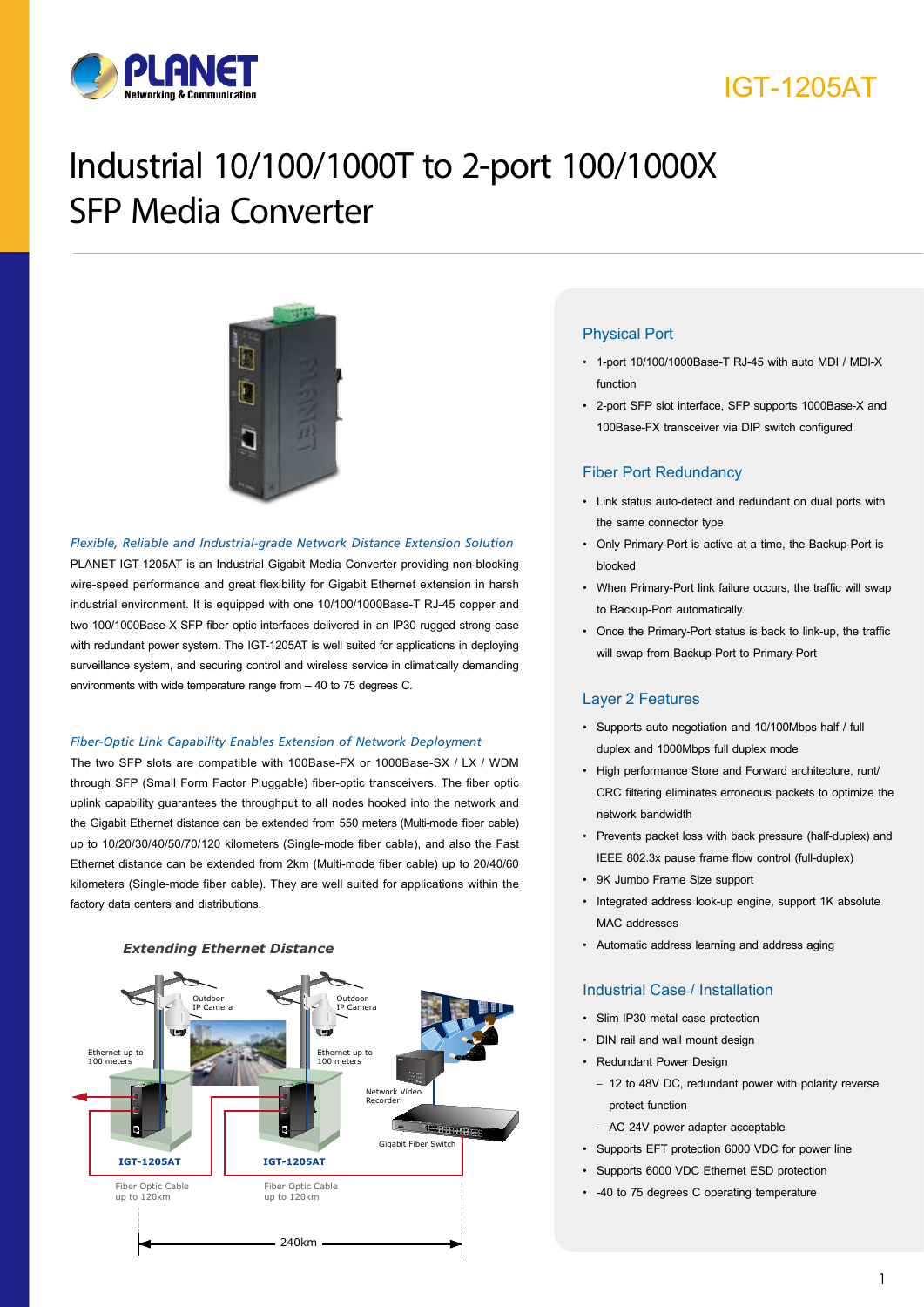

#### *Adjustable 3-Port Switch Mode or 2 Fiber Redundant Mode*

Via the built-in DIP switch, the two SFP fiber interfaces of the IGT-1205AT can be configured as Ethernet switch mode or Fiber Redundant mode. With the Ethernet switch mode, it can operate in Store-and-Forward mechanism with high performance; with the 2-port Fiber redundant mode, it provides rapid fiber redundancy of link for highly critical Ethernet applications. The redundant mode supports auto-recovering function. If the destination port of a packet is linkdown, it will forward the packet to the other port of the backup pair.



#### *Environmentally Hardened Design*

The IGT-1205AT is equipped with the slim-type IP30 metal case for easy deployment in heavy Industrial demanding environments. With IP30 industrial case protection, the IGT-1205AT provides a high level of immunity against electromagnetic interference and heavy electrical surges which are usually found on plant floors or in curb side traffic control cabinets. Being able to operate under the temperature range from -40 to 75 degrees C, the IGT-1205AT can be placed in almost any difficult environment. The IGT-1205AT also allows either DIN rail or wall mounting for efficient use of cabinet space.

#### *Convenient and Reliable Power System*

To enhance the operation reliability and flexibility, the IGT-1205AT is equipped with two DC power input connectors for redundant power supply installation. It also possesses an integrated power supply source with wide-ranging voltages (12 to 48V DC or 24V AC) for worldwide high availability applications requiring dual or backup power inputs.

### **Applications**

#### *Hardened Environment Application*

PLANET IGT-1205AT Industrial Gigabit Media Converter offers full port Gigabit speed. It provides very high reliability and security features to make sure the continuous operation in harsh environments such as control cabinet of transportation, factory, outdoors and places where extreme low or high temperatures can be experienced. Moreover, the IGT-1205AT is also compatible with 100Mbps and 1000Mbps SFP transceivers to provide a strong, stable and longdistance connection and flexible industrial networking deployment.

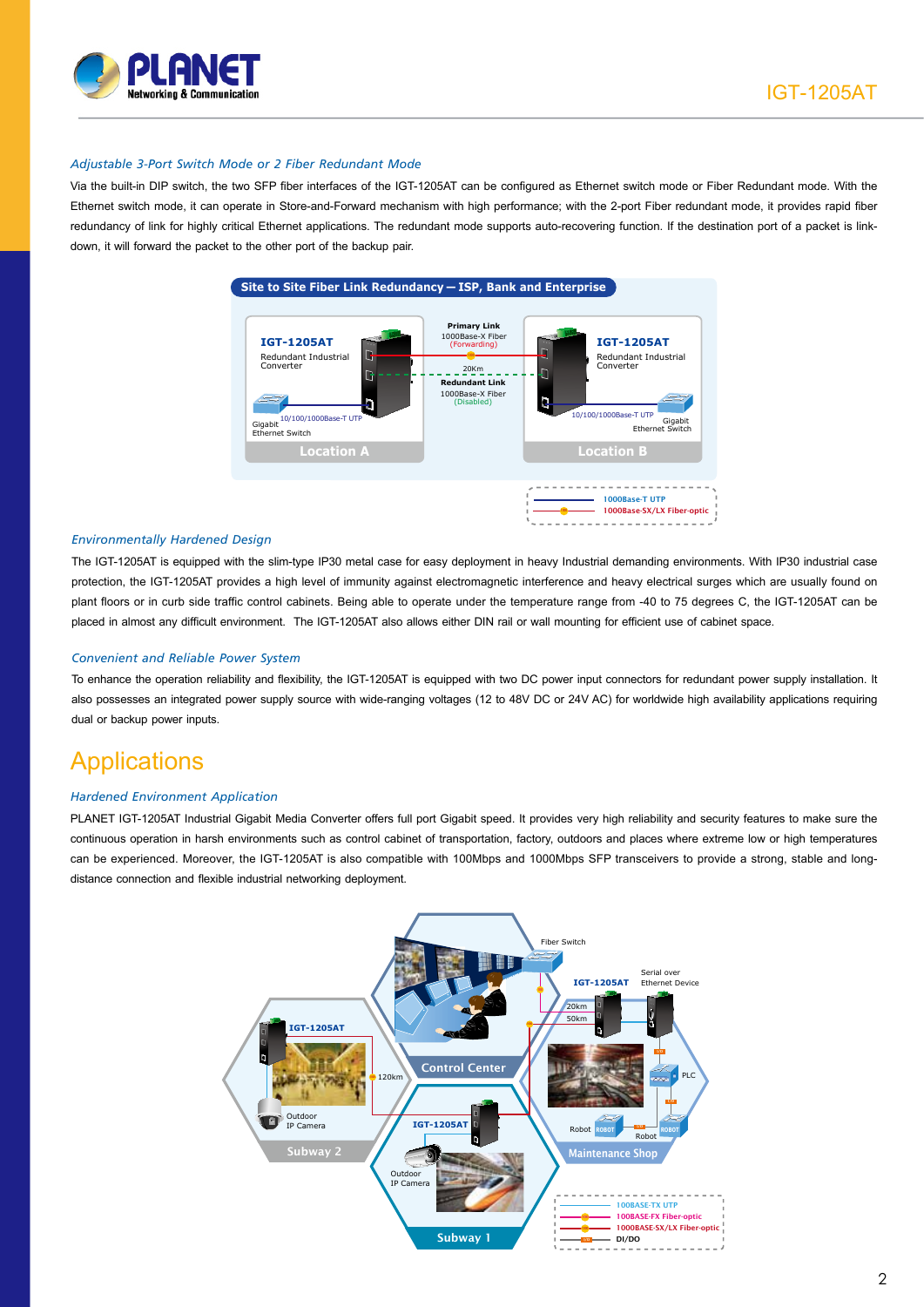

#### *Redundancy Application*

The IGT-1205AT industrial Gigabit Media Converter provides rapid fiber redundancy of link for highly critical Ethernet applications. The redundant-mode supports auto-recover function. If the destination port of a packet is link-down, it forwards the packet to the other port of the backup pair.



## Product Specifications

| <b>IGT-1205AT</b>                                                                                                                                                                                                                                          |  |  |  |
|------------------------------------------------------------------------------------------------------------------------------------------------------------------------------------------------------------------------------------------------------------|--|--|--|
| <b>Hardware Specifications</b>                                                                                                                                                                                                                             |  |  |  |
| 1 x 10/100/1000Base-T RJ-45 TP<br>Auto-MDI/MDI-X, Auto-Negotiation                                                                                                                                                                                         |  |  |  |
| 2 1000Base-SX/LX/BX SFP interfaces (Port-1 and Port-2)<br>Compatible with 100Base-FX SFP                                                                                                                                                                   |  |  |  |
| DIP-1: SFP Port 1 1000Base-X (default) / 100Base-FX<br>DIP-2: SFP Port 2 1000Base-X (default)/ 100Base-FX<br>• DIP-3: Switch mode / Fiber Redundant mode                                                                                                   |  |  |  |
| Removable 6-pin terminal block<br>Pin 1/2 for Power 1; Pin 3/4 for fault alarm; Pin 5/6 for Power 2                                                                                                                                                        |  |  |  |
| Provides one relay output for power failure<br>Alarm Relay current carry ability: 1A @ DC 24V                                                                                                                                                              |  |  |  |
| 3 x LED for System and Power:<br>Green: DC Power 1<br>Green: DC Power 2<br>• Green: Power Fault<br>2 x LED for Per Copper Port:<br>Green: 1000 LNK/ACT<br>Orange: 100 LNK/ACT<br>1 x LED for Per mini-GBIC interface (Port-1 and Port-2)<br>Green: LNK/ACT |  |  |  |
| 6KV DC                                                                                                                                                                                                                                                     |  |  |  |
| 6KV DC                                                                                                                                                                                                                                                     |  |  |  |
| IP30 type metal case                                                                                                                                                                                                                                       |  |  |  |
| DIN rail kit and wall mount ear                                                                                                                                                                                                                            |  |  |  |
| 135 x 87 x 32mm                                                                                                                                                                                                                                            |  |  |  |
| 505g                                                                                                                                                                                                                                                       |  |  |  |
| DC 12~48V or AC 24V<br>Redundant power with polarity reverses protection function                                                                                                                                                                          |  |  |  |
| 4.8 watts/16BTU                                                                                                                                                                                                                                            |  |  |  |
|                                                                                                                                                                                                                                                            |  |  |  |